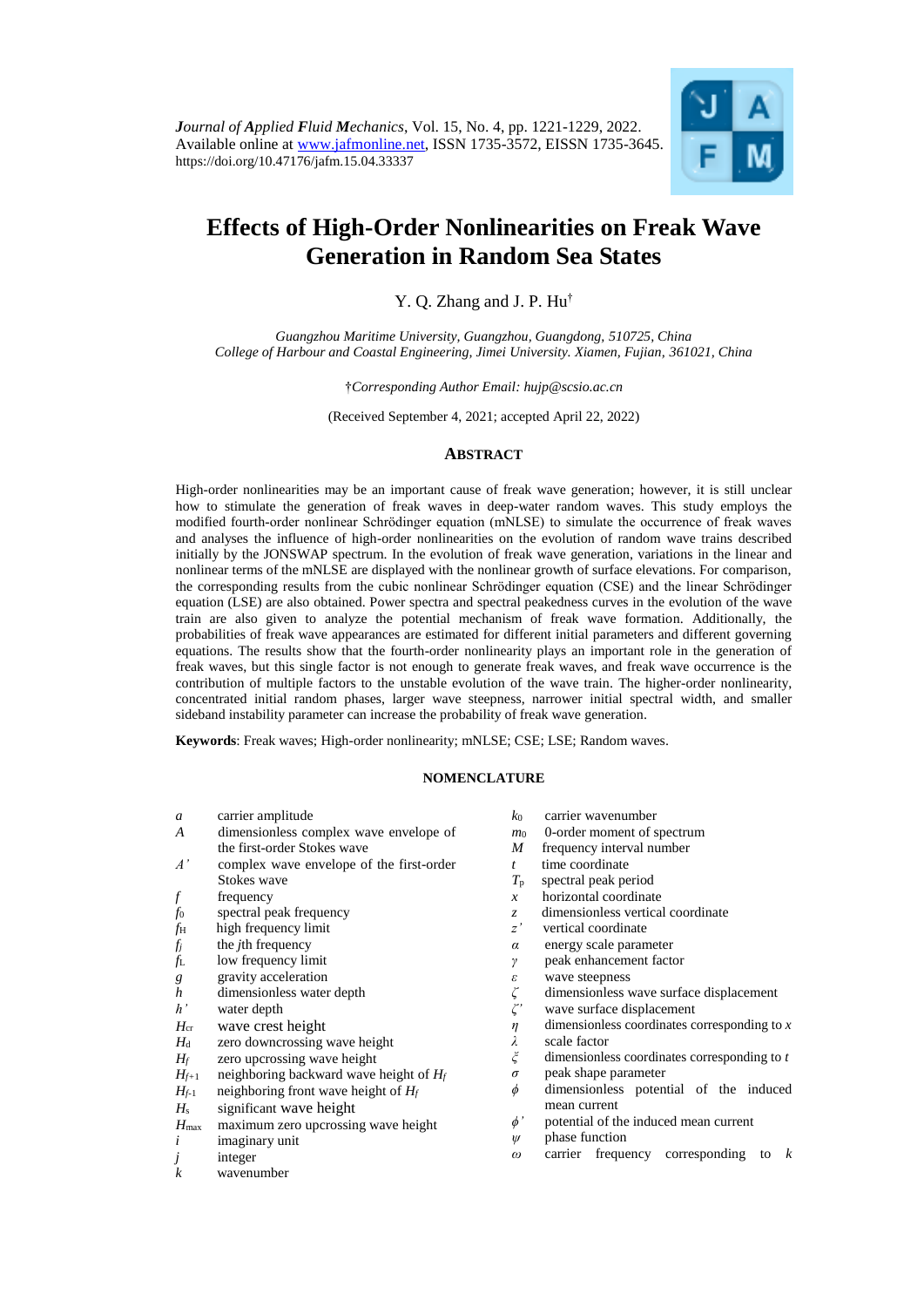# **1. INTRODUCTION**

Freak waves are special extreme waves in the ocean. Their original accounts came from survivors of marine accidents. People began to be concerned about this kind of large wave in recent decades. Then, various incidents of ships and nearshore persons encountering freak waves were reported gradually [\(Liu and MacHutchon 2006;](#page-8-0) [Chien](#page-7-0) *et al.* [2002;](#page-7-0) [Lavrenov 1998;](#page-8-1) [Tian 2006;](#page-8-2) [Kharif and](#page-8-3)  [Pelinovsky 2003;](#page-8-3) [Warwick 1996;](#page-8-4) [Graham 2000;](#page-8-5) [Didenkulova](#page-8-6) *et al*. 2006; [Nikolkina and](#page-8-7)  [Didenkulova 2011\)](#page-8-7). Recently, the most likely freak wave incident occurred on the beach of Zhangzhou, Xiamen, Fujian Province, China, on August 14th, 2021, in which an abrupt giant wave swept away 17 persons on the beach and caused 11 deaths (http://cnews.chinadaily.com.cn/a/202108/16/WS61 19c179a3101e7ce975ec20.html). All the accidents are so shocking that many researchers are paying much more attention to freak waves.

At present, the most classic freak wave is the "New Year Wave" that attacked the Draupner oil platform in the North Sea on January 1st, 1995 [\(Haver and](#page-8-8)  [Andersen 2000;](#page-8-8) [Haver 2004;](#page-8-9) [Walker](#page-8-10) *et al.* 2004). Its wave height  $H_f = 25.6$  m and  $H_d = 25.0$  m, its wave crest height  $H_{cr} = 18.5$  m and its period is approximately 12 s, while its neighboring heights are  $H_f = 11.6$  m and  $H_{f+1} = 6.8$  m and the significant wave height is  $H_s = 11.9$  m in the background wave train. Thus  $H_{cr}/H_f = 0.72$ ,  $H_f/H_s = 2.15$ ,  $H_f/H_{f-1} = 2.21$ ,  $H_f/H_{f+1}=3.76$  and  $H_d/H_f=0.98$ . Some of them are much higher than the thresholds of the rigorous freak wave definition given by [Klinting and Sand](#page-8-11)  [\(1987\),](#page-8-11) and these ratios are also obviously different from those of ordinary waves, showing obvious nonlinear properties.

Generally, wave nonlinearity has an important effect on the unstable evolution of wave trains, which affects not only the internal energy distribution among different components in random waves but also the symmetry of the wave shape. [Veltcheva and Soares \(2016\)](#page-8-10) analyzed the nonlinearity of measured freak waves by the Hilbert–Huang transform method and proposed that a larger intrawave frequency modulation is associated with a higher asymmetry of the wave profile. [Cui and Zhang](#page-8-12) (2011) and [Hu and Zhang](#page-8-13)  [\(2014\)](#page-8-13) carried out wavelet transforms to analyze the energy evolution of wave trains and found that the nonlinearity effect leads to the shift of energy to high frequencies to form freak waves. [Mori](#page-8-14) and [Yasuda \(2002\)](#page-8-14) used a high-order nonlinear model and its second-order approximated model together with the Wallops spectrum to study the effect of spectrum width and water depth on the stability of random waves and believed that higher-order nonlinearities beyond the third order stimulate the chaotic evolution of Fourier spectral energy in deep-water waves, which can produce a single and extreme large wave with a [remarkable](javascript:%20void(0)) peak height, and higher-order nonlinearities can be regarded as a reason for freak waves in deep water. Thus, the influence of high-order nonlinearities on the prediction of maximum wave height and freak

waves should be considered independently of spectral width.

Many parameters in the initial wave trains also affect the formation of freak waves in their nonlinear evolution. [Kashima and Mori \(2019\)](#page-8-3) pointed out that the third-order nonlinearity at greater water depths remarkably affects the random wave height distribution on the slope. [Onorato](#page-8-15) *et al.* [\(2001\)](#page-8-15) used the CSE to study the occurrence of freak waves in random oceanic sea states characterized by the JONSWAP spectrum, revealing that large values of the Phillips parameter and enhancement coefficient increase their occurrence probability. [Shemer](#page-8-2) *et al.* (2010a) investigated the spatial evolution of unidirectional random waves in a 300 m long wave tank and with the CSE and the mNLSE as the theoretical models and indicated that the statistical characteristics of the random wave field depend on the local width of the frequency spectrum and deviate from Gaussian statistics: the probability of extremely large (the socalled freak) waves is highest when the local spectral width attains a maximum. [Shemer](#page-8-16) *et al.* [\(2010b\)](#page-8-16) used the Gaussian spectrum, JONSWAP spectrum and rectangular spectrum to study the influence of spectrum width on the statistical parameters of nonlinear random waves in this large wave channel and pointed out that when the initial spectrum was narrow enough, freak waves would appear relatively frequently and the probability of freak waves for a wide initial spectrum is lower than that given by the Rayleigh distribution. [Xia](#page-8-17) *et al.* [\(2015\)](#page-8-17) performed a numerical simulation of freak wave generation in random sea states given by the JONSWAP spectrum with the mNLSE model and an instability indicator of the Benjamin-Feir index and proposed that a narrow spectrum and small significant wave height are helpful to form freak waves. [Kirezci](#page-8-11) *et al.* (2021) employed the fully nonlinear Chalikov-Sheinin (CS) model and the high-order spectral model to study the probability of freak waves caused by modulation instability, which is indicated by three parameters, under the wave conditions described by the JONSWAP spectrum. The occurrence probabilities of freak waves are shown in the contour line charts against the Phillips parameter-enhancement coefficient plane. When the Phillips parameter is within the range of (0.001, 0.020), the probability generally changes in a single peak, which first increases and then decreases. When the enhancement coefficient is in the range of  $(1, 7)$ , the probability tends to increase. It is concluded that steepness and bandwidth are two controlling parameters in freak wave formation and that their combination can further instigate or limit modulation instability. [Janssen \(2003\)](#page-8-18) used the Zakharov equation to investigate nonlinear fourwave interactions and freak waves and proposed that a narrower spectrum and larger wave steepness are favorable for the appearance of freak waves, while it is sensitive to initial random phases. [Gramstad and Bitner-Gregersen \(2019\)](#page-8-9) also proposed that steepness is a key parameter for the probability of extreme and freak waves after analyzing the relation between spectral parameters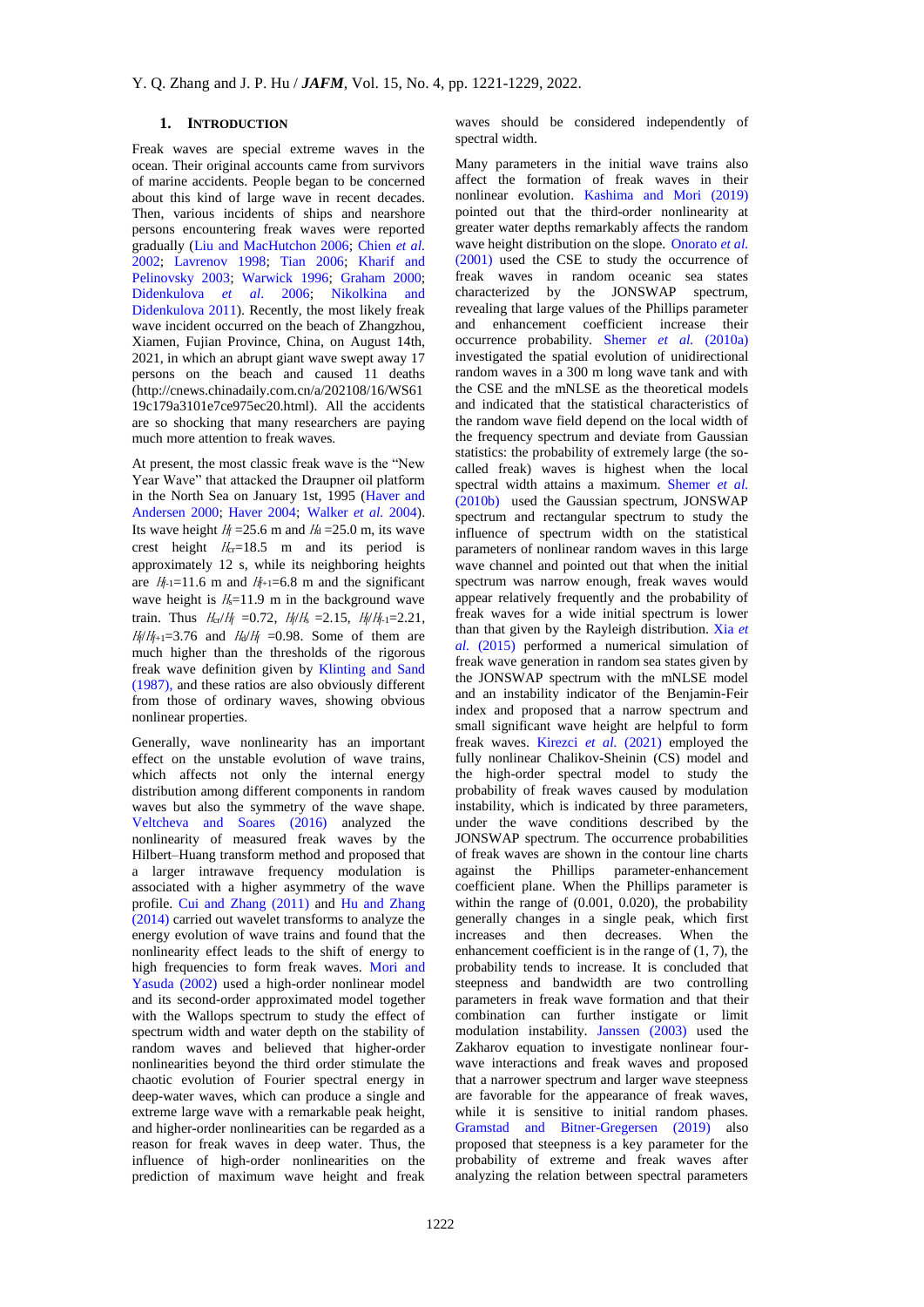(*H*s, *T*p, steepness, and bandwidth) and kurtosis[.](#page-8-19) [Zhang](#page-8-19) *et al.* (2016) discussed statistical properties of nonlinear wave series with the nonlinear CS model and the temporal version of MNLS and revealed that both numerical models are able to capture the critical features (e.g., low probability) of mechanically generated long-crested waves induced by the nonlinear modulation except for the exceedance distribution of wave height and the more subtle features.

These studies show that NLS-type models are suitable for the investigation of freak waves. The nonlinearity of waves and the variation in component wave energy can influence the formation of freak waves, and many factors in the initial wave trains, such as wave steepness, spectral width, and spectral parameters, also affect the probability of freak waves. However, they partially emphasized the effects of some factors on freak wave generation.

On the basis of existing investigations, this paper studies the influence of higher-order nonlinearities together with other relevant factors on freak wave formation. The mNLSE model is selected to simulate the generation of freak waves in deep and random sea states. The corresponding results from the CSE model and the LSE model are also given to analyze the effect of multiple factors on the appearance of freak waves.

## **2. NUMERICAL MODELS**

## **2.1 Governing Equations and Numerical Solutions**

The dimensionless mNLSE [\(Lo and Mei 1985\)](#page-8-20) in the moving coordinate system with group velocity is shown in Eqs. (1) and (2), which controls the evolution of the deep-water complex wave envelope characterized by the narrow spectrum.

$$
\frac{\partial A}{\partial \eta} + i\lambda^2 \frac{\partial^2 A}{\partial \xi^2} + i|A|^2 A = -8\mathcal{A}|A|^2 \frac{\partial A}{\partial \xi} - 4i\mathcal{A}A \frac{\partial \phi}{\partial \xi}\Big|_{z=0} \tag{1}
$$
\n
$$
\begin{cases}\n4 \frac{\partial^2 \phi}{\partial \xi^2} + \frac{\partial^2 \phi}{\partial z^2} = 0, & -h < z < 0 \\
\frac{\partial \phi}{\partial z} = \frac{\partial |A|^2}{\partial \xi}, & z = 0 \\
\frac{\partial \phi}{\partial z} = 0, & z = -h\n\end{cases} \tag{2}
$$

where  $\varepsilon = ka$ , the following transformations in Eq. (3) exist between the physical variables and dimensionless variables.

$$
A' = aA, \zeta' = a\zeta, \phi' = \omega a^2 \phi, \varepsilon^2 kx = \eta
$$
  

$$
\begin{cases} \varepsilon \omega \lambda (2kx/\omega - t) = \xi, \varepsilon \lambda kz' = z, \varepsilon \lambda kh' = h \end{cases}
$$
 (3)

where  $\lambda$  is the scale factor that adjusts the calculation domain in  $\xi$  to  $2\pi$  and x is the horizontal coordinate of the wave propagation direction. Thus, (*ξ, η, z*) is a new coordinate system transformed from the dimensional coordinate system (*t*, *x*, *z'*).

Equation (1) is a higher-order nonlinear equation and can be solved quickly with Eq. (2) through a split-step pseudospectral method [\(Lo and Mei](#page-8-20)  [1985\)](#page-8-20). According to the evolution of the complex envelope in space, the wave surface displacement can be calculated as Eq. (4).

$$
\zeta(\xi,\eta) = \varepsilon^2 \lambda \frac{\partial \phi}{\partial \xi}\Big|_{z=0} + \frac{1}{2} \left\{ \left( A - i\varepsilon \lambda \frac{\partial A}{\partial \xi} - \frac{3\varepsilon^2}{8} |A|^2 A \right) e^{i\psi} + \left( \frac{\varepsilon}{2} A^2 - 2i\varepsilon^2 \lambda A \frac{\partial A}{\partial \xi} \right) e^{2i\psi} + \left( \frac{3\varepsilon^2}{8} A^3 \right) e^{3i\psi} + c.c. \right\}
$$
(4)

where *ψ*=-*η*⁄*ε* <sup>2</sup>+*ξ*⁄*ελ* is the phase function of the carrier wave and c.c. represents a complex conjugate.

The right part of Eq. (1) is the fourth-order nonlinear term, and the third term on the left is the third-order nonlinear term. Letting the fourth-order term be 0, the mNLSE becomes the CSE, and only letting the first two terms on the left side be 0, it becomes the LSE. In the computation, the free wave surface evolved through the LSE is {*A*e *iψ*+c.c. }/2, and the wave surface simulated with the CSE is the truncated term of Eq. (4) to the second harmonic term.

#### **2.2 Initial Wave Conditions**

The typical sea states, described by the JONSWAP spectrum [\(Yu and Liu, 2011\)](#page-8-17), are selected as initial random wave conditions. This spectrum is expressed as follows:

$$
S(f) = \frac{cgs}{(2\pi)^4} \frac{1}{f^5} \exp\left[-1.25 \left(\frac{f_0}{f}\right)^4\right] y^{\exp\left[-(f-f_0)^2/2\sigma^2 f_0^2\right]} \tag{5}
$$

where  $\alpha$  is also known as the Phillips parameter. If  $f$  $\leq f_0$ ,  $\sigma = 0.07$ , and if  $f > f_0$ ,  $\sigma = 0.09$ .

In the simulation,  $f_0$  is set as the carrier frequency, *k*<sup>0</sup> is the corresponding wavenumber, the wave steepness  $\varepsilon = (k_0 H_s)/2$  and the significant wave height  $H_s = 4.0 \sqrt{m_o}$ . Based on the linear superposition law, the initial wave surface is assumed to be composed of M monochromatic waves, and its dimensionless form is as follows:

$$
\zeta(\xi,0) = \frac{2}{H_s} \sum_{j=1}^{M} C_j \cos\left(\frac{\tilde{f}_j}{f_0} \frac{\xi}{\lambda \varepsilon} + \varphi_j\right)
$$
(6)

where  $\varphi_i$  is a random number distributed in (0,  $2\pi$ ). Most of the JONSWAP spectral energy is distributed in the frequency range  $(f_L, f_H)$ , and the rest is omitted. This frequency range is divided into *M* intervals, where its interval  $\Delta f_i = f_{i+1} - f_i$  and  $\widetilde{f}_j = (f_{j+1} + f_j)/2$  are set, and then  $C_j = \sqrt{2S(\widetilde{f}_j)\Delta f_j}$ , where  $j = 1, 2, \dots, M$ ,  $M = 50$ ,  $f_1 = f_L$  and  $f_{51} = f_H$ .

The corresponding dimensionless initial complex wave envelope is constructed as follows:

$$
A(\xi,0) = \frac{2}{H_s} \sum_{j=1}^{M} C_j \exp\left\{i \left[ \frac{(\tilde{f}_j - f_0)}{f_0} \frac{\xi}{\lambda \varepsilon} + \varphi_j \right] \right\}
$$
(7)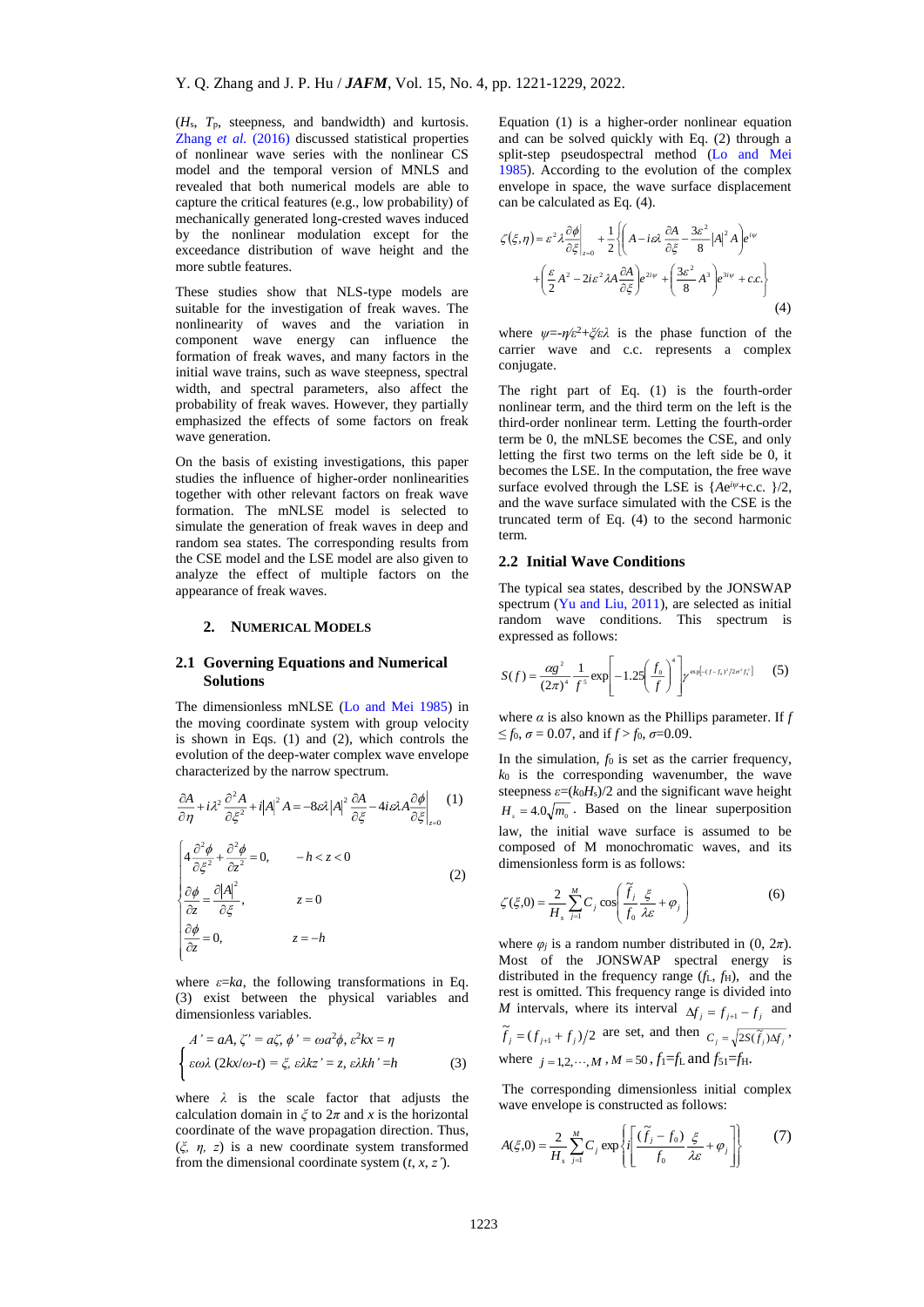| Parameters |  | $f_0$ , Hz | f. Hz |  |
|------------|--|------------|-------|--|
|            |  |            |       |  |

**Table 1 Parameters of the initial wave trains**

where all relevant parameters except random phases are selected as shown in Table 1. The random phases are from the products of random numbers in the range of  $(0, 1)$  and  $2\pi$ , which are displayed in Fig. 1.



**Fig. 1. Three groups of random numbers for the initial phase.**

#### **3. NUMERICAL RESULTS AND ANALYSIS**

#### **3.1 Generation of Freak Waves**

[Mei \(1992\)](#page-8-14) pointed out that sideband instability, namely, Benjamin-Feir instability, exists in the evolution of the slow modulated periodic wave train, which can cause its amplitude to increase exponentially in the local domain.

It is known that sideband instability develops rapidly when the wave steepness is large [\(Lo and](#page-8-20)  [Mei 1985\).](#page-8-20) Therefore, JONSWAP spectral parameters  $\alpha$ =0.0162 and  $\gamma$ =7 were set to simulate the initial wave train, and this spectrum is so high and steep that its wave steepness is large. The initial random phases come from the random numbers of Group 1 in Fig. 1, which are mainly used in our simulations except for special [instructions](javascript:%20void(0)). The simulated results for *λ*=0.4 are selected to display the effect of high-order nonlinearity on freak wave

generation. In the evolution of the wave train, the zero upper-crossing method is employed to estimate the wave height, and the definition given by [Klinting and Sand \(1987\)](#page-8-11) is used to determine the occurrence of freak waves.

Figure 2 (a) shows the evolution of the initial wave train by the mNLSE. The initial wave surface processed periodically consists of a series of wave groups. In the evolution, the second wave group on the left becomes increasingly higher, and their adjacent wave displacements gradually decrease. The group at  $\eta = 1.122$  grows into a freak wave group with a sharp and thin crest and bilateral asymmetry troughs. There are corresponding extreme waves in the wave trains before and after the generation of freak waves. Although they are not determined as freak waves because they cannot simultaneously meet the three conditions of freak waves, they are still dangerous waves.Figures 2 (b) and (c) show the corresponding wave trains from evolutions of the same initial complex envelope through the LSE and CSE, respectively. In Fig. 2 (b), the energy of the wave train in the evolution gradually shifts to the second wave group on the left so that it continuously increases, but its growth speed is less than that obtained through the mNLSE. At *η*=1.122, it evolves into an extreme asymmetric wave group; however, the extreme wave does not reach the threshold of a freak wave. In Fig. 2 (c), the evolution of the wave surface through the LSE is similar to the results of the CSE, but there is no distinguished wave surface growth, and no extreme wave appears.

Figure 3 shows the variations in the modulus of each term in the first formula for the mNLSE, CSE and LSE corresponding to Fig. 1. In Eq. (1), the first and second terms of the mNLSE are linear terms, the third term is a third-order nonlinear term, and the fourth and fifth terms are fourth-order nonlinear terms. As shown in Fig. 3(a), at  $\eta=0$ , the amplitude of the fourth term is larger and that of the fifth term is smaller in the second wave group on the left. With the increase in this wave group height, the amplitude of the fourth term varies rapidly in the form of a single peak, always has a maximum value at the time of the large wave, and reaches the extreme value in the whole evolution at the time of freak wave generation. The amplitude variations of other terms are similar to that of the fourth term, but their levels gradually decrease from the second term, third term, and first term to the fifth term at the time of large wave generation. In Fig. 3(b), the amplitude of the third-order nonlinear term does not have an obvious change in the initial wave train, but it has a remarkable single-peak growth at the moment of the asymmetric big wave in the evolution, while the second linear term also has a significant peak growth, so it is determined that the third-order nonlinearity plays an important role in the asymmetric growth of the large wave. Fig. 3(c)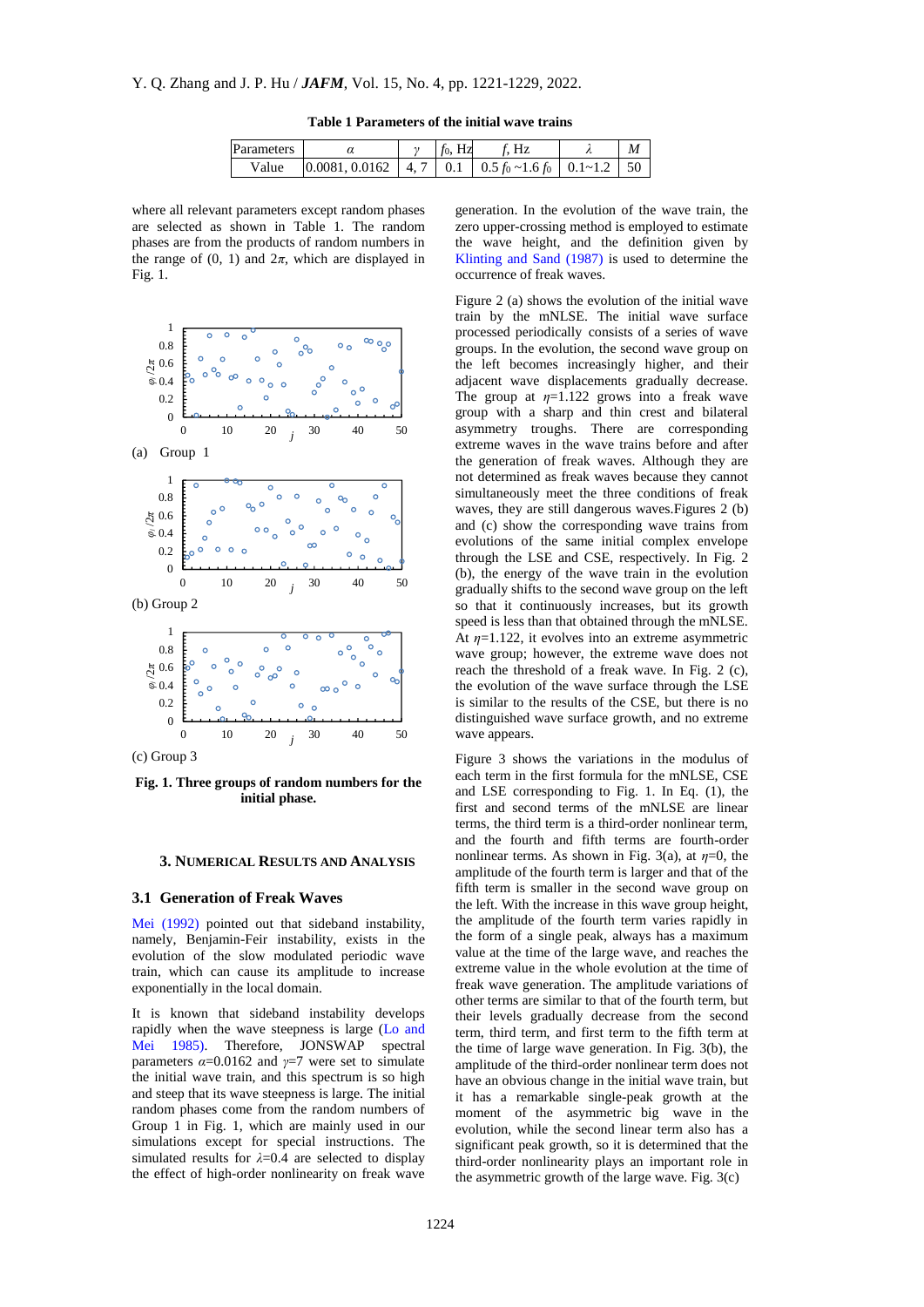

**Fig. 2. Wave train evolution for freak wave generation through the mNLSE and corresponding evolutions through the CSE and LSE.**



**Fig. 3. Variations in each term modulus in the three Schrӧdinger equations corresponding to Fig. 2.**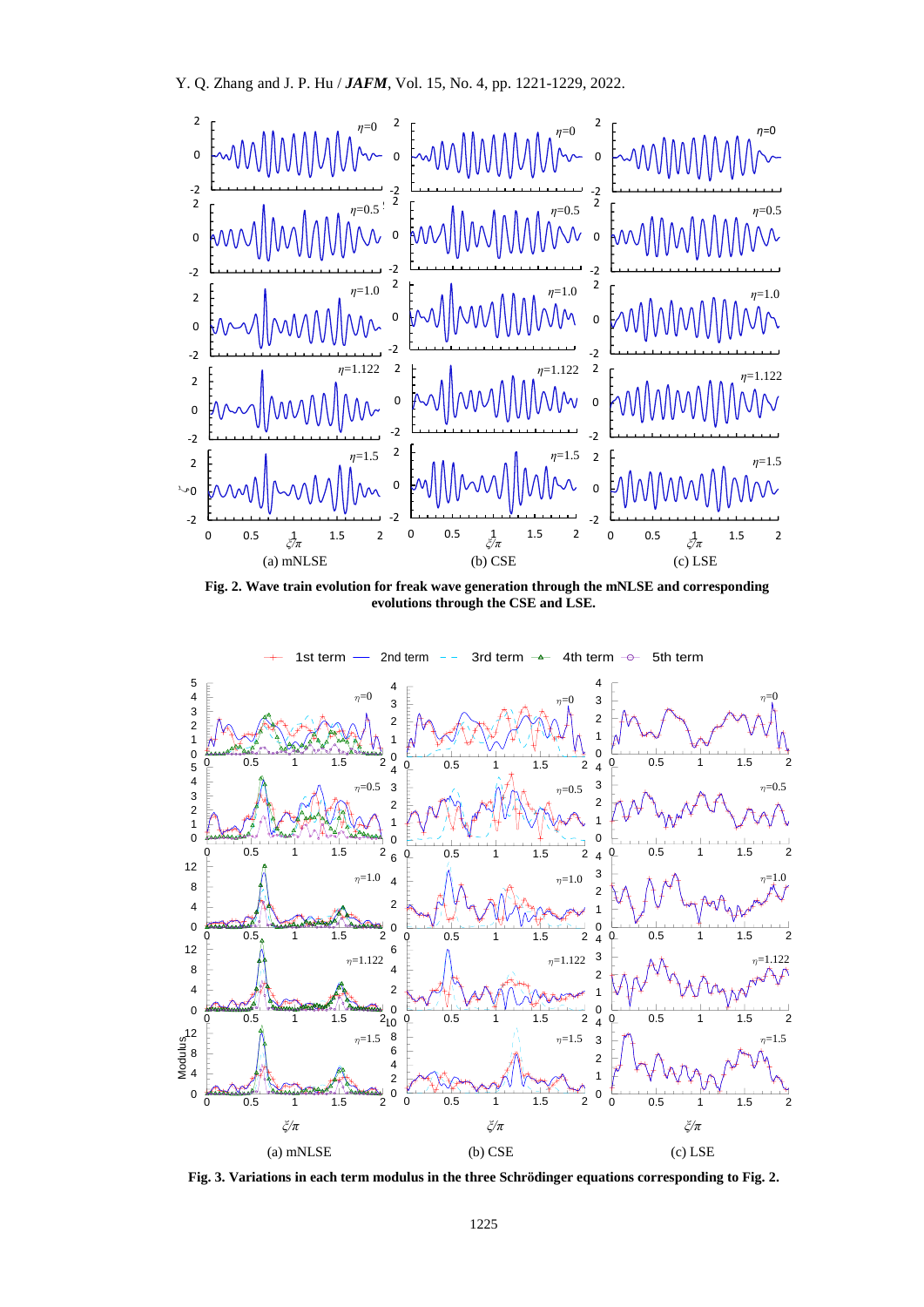exhibits the amplitude evolutions of linear terms in the LSE. In the whole evolution, their amplitudes have not changed significantly.

Evolutions of each order term of the three Schrödinger equations and variations in the corresponding wave elevations indicate that the fourth-order nonlinearity from the fourth term of the mNLSE and the third-order nonlinearity lead to the rapid and asymmetric increase in the large wave height, while the second linear term also effectively promotes the generation of large waves, so the occurrence of freak waves mainly arises from the contribution of the fourth-order and third-order nonlinearities and linearity, and the fourth-order nonlinearity plays a more important role than the third-order nonlinearity.

## **3.2 Spectrum Evolution**

In the evolution of the wave train, the frequency spectrum is calculated by means of the fast Fourier transform method, and its spectrum width is estimated by using the peakedness *Q*p. A larger *Q*<sup>p</sup> denotes a narrower spectrum width.

$$
Q_{\rm p} = \frac{2}{m_0^2} \int_0^{f_{\rm R}} f s^2(f) df
$$
 (8)

Figure 4(a) shows variations in the frequency spectrum for the wave train evolution through the mNLSE. When the wave train propagates from  $\eta$  = 0 to  $\eta = 1.122$ , the energy of the spectral peak continuously decreases and mainly shifts to the high frequency components far away from the peak frequency, especially for the position of the freak wave. At  $\eta=1.5$ , the peak values decrease considerably and mainly shift to the frequency band near the spectral peak, corresponding to an

asymmetric large wave in Fig. 1. For the wave train evolution via the CSE, the energy of the spectrum peak has a smaller decline and a slight shift to the high frequency components, as shown in Fig. 4(b). When the initial wave train evolves through the LSE, its frequency spectrum remains basically unalterable in the whole evolution, as shown in Fig. 4(c).

Figure 5 exhibits the peakedness curves of the above spectra. In the evolution of the initial wave train through the LSE, the peakedness curves in Fig. 5(c) change very slightly, so the spectral width can be considered to be unchanged. For the wave train evolution controlled by the CSE, the peakedness curves in Fig. 5(b) drop gradually with the appearance of high waves with asymmetric crests and troughs, and thus, the spectral width increases correspondingly. The peakedness curves in Fig. 5(a) computed via wave trains from the mNLSE have a similar decline to that of the CSE, but their declining range is larger.

For the mNLSE model, variations in the spectra and peakedness curves show that the fourth-order nonlinearity strengthens the shift of the spectrum peak energy to the high-frequency components, which causes the generation of asymmetric extreme waves, such as freak waves. The CSE model gives similar but weakened outcomes.

Although the wavelet spectrum method is more suitable for analyzing freak wave trains in the time and frequency domains (Chien *et al*[. 2002\)](#page-7-0), here, the energy spectrum method can still give similar results for the generation of freak waves to those from [Cui and Zhang](#page-8-12) (2011) and [Hu and Zhang](#page-8-13)  [\(2014\).](#page-8-13)



**Fig. 4. Variation in the power spectrum for each wave train corresponding to Fig. 2.**



**Fig. 5. Variation in spectral peakedness corresponding to Fig. 4.**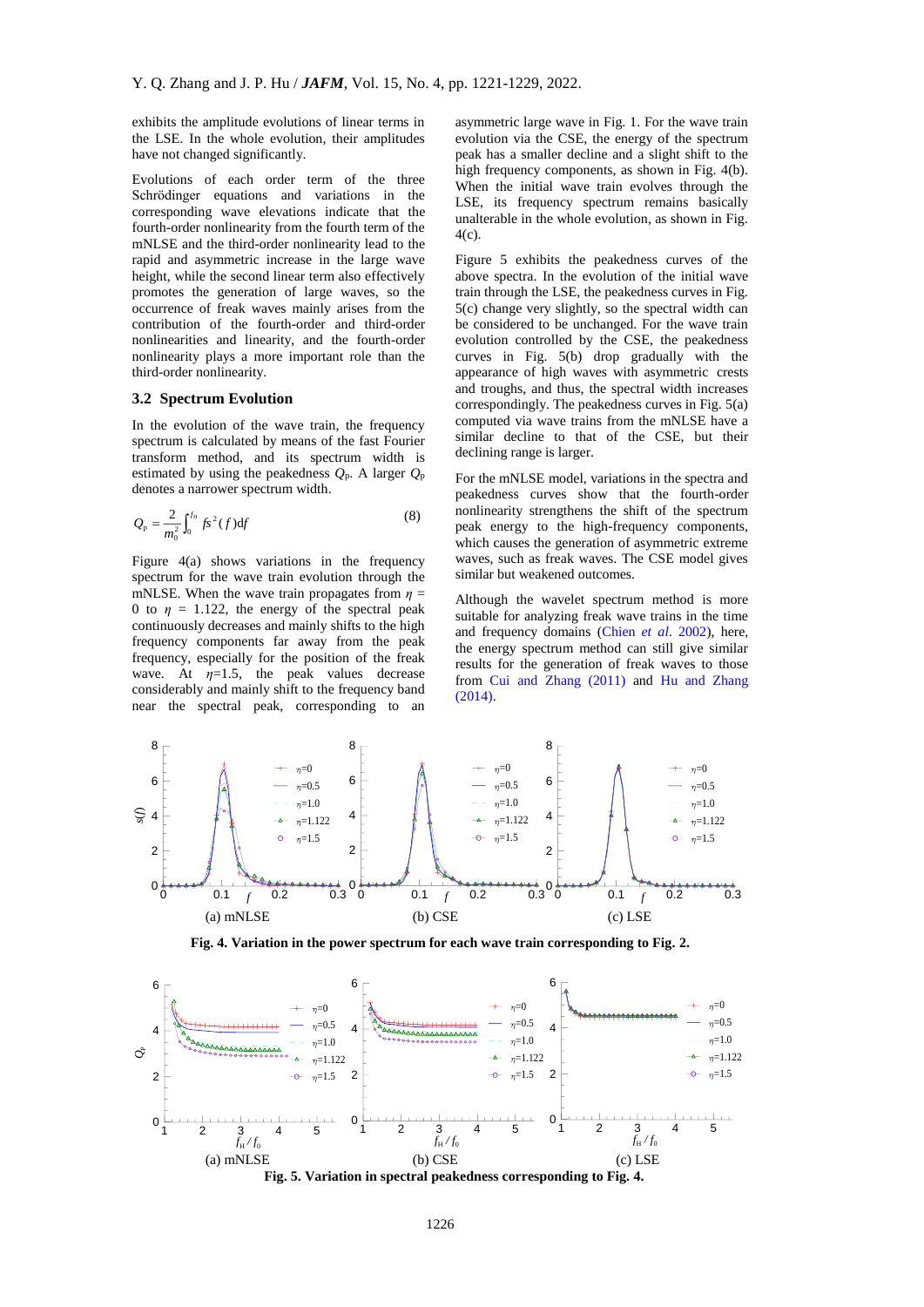#### **3.3 Freak Wave Generation Probabilities**

In these computations, the generation of freak waves is sensitive to initial random phases, so three groups of random numbers in Fig. 1,  $\alpha$ =0.0162,  $\gamma$ =7 and the mNLSE are selected to study the effect of initial random phases on the freak wave formation. Fig. 6 displays the probabilities of different cases. The probability of freak wave occurrences in the evolution decreases with the growth of  $\lambda$ , and no freak wave occurs when *λ*>0.9. For the initial random phases of Group 1, the probability of freak wave occurrences is the largest. The probability for Group 2 is in the middle. For Group 3, freak waves appear only when *λ*=3. Therefore, the following simulations are carried out with the initial random phases of Group 1.

To analyze the effect of initial random phases on freak wave formation, random numbers are divided into 10 intervals with an interval of 0.1. The percentage of the number in every interval to the total number is shown in Fig. 7 for each random phase group. For Group 1, 18% of the random numbers are between 0.4 and 0.5. For Group 2, 16% of the random numbers are between 0.3 and 0.4, and 18% of the random numbers are between 0.5 and 0.6. Therefore, the relative concentration of random initial phases may be the reason for the higher probability of freak wave generation.



**Fig. 6. Freak wave occurrence probability for three groups of initial random phases.**



To further determine the effect of nonlinearity on the occurrence of freak waves, evolutions of the same initial wave train are performed to estimate the probability of freak waves in space with the three Schrödinger equations employed. The results are shown in Fig. 8, except for the probabilities of cases for *α*=0.0081 and *γ*=4, which are all equal to  $\Omega$ .



## **Fig. 8. Comparisons of the freak wave occurrence probability with the mNLSE, CSE and LSE employed for different spectral parameters.**

Figure 8 (a) shows the cases for spectral parameters  $\alpha$ =0.0162 and  $\gamma$ =7. When the mNLSE is applied, the probabilities of freak wave occurrence are the largest among the simulations through the three equations. The maximum probability is 4.28%, and freak waves occur in the scale factor range of 0.2≤*λ*≤0.95. When the CSE is employed, the corresponding occurrence probabilities decrease more than when the mNLSE is employed, the maximum probability is 1.25%, and the scale factor range of freak wave occurrence is 0.2≤*λ*≤0.5. When the LSE is used, no freak wave appears in the evolution of wave trains. In Fig. 8 (b), the spectral parameters are set to *α*=0.0162 and *γ*=4. When the mNLSE is selected as the governing equation, the probabilities and the range of the scale factor for freak wave generation are similar to the cases of *γ*=7 for different *λ* values, but the probabilities drop considerably, and the maximum value is 1.29%. When the CSE is employed, the occurrence probability still decreases with increasing scale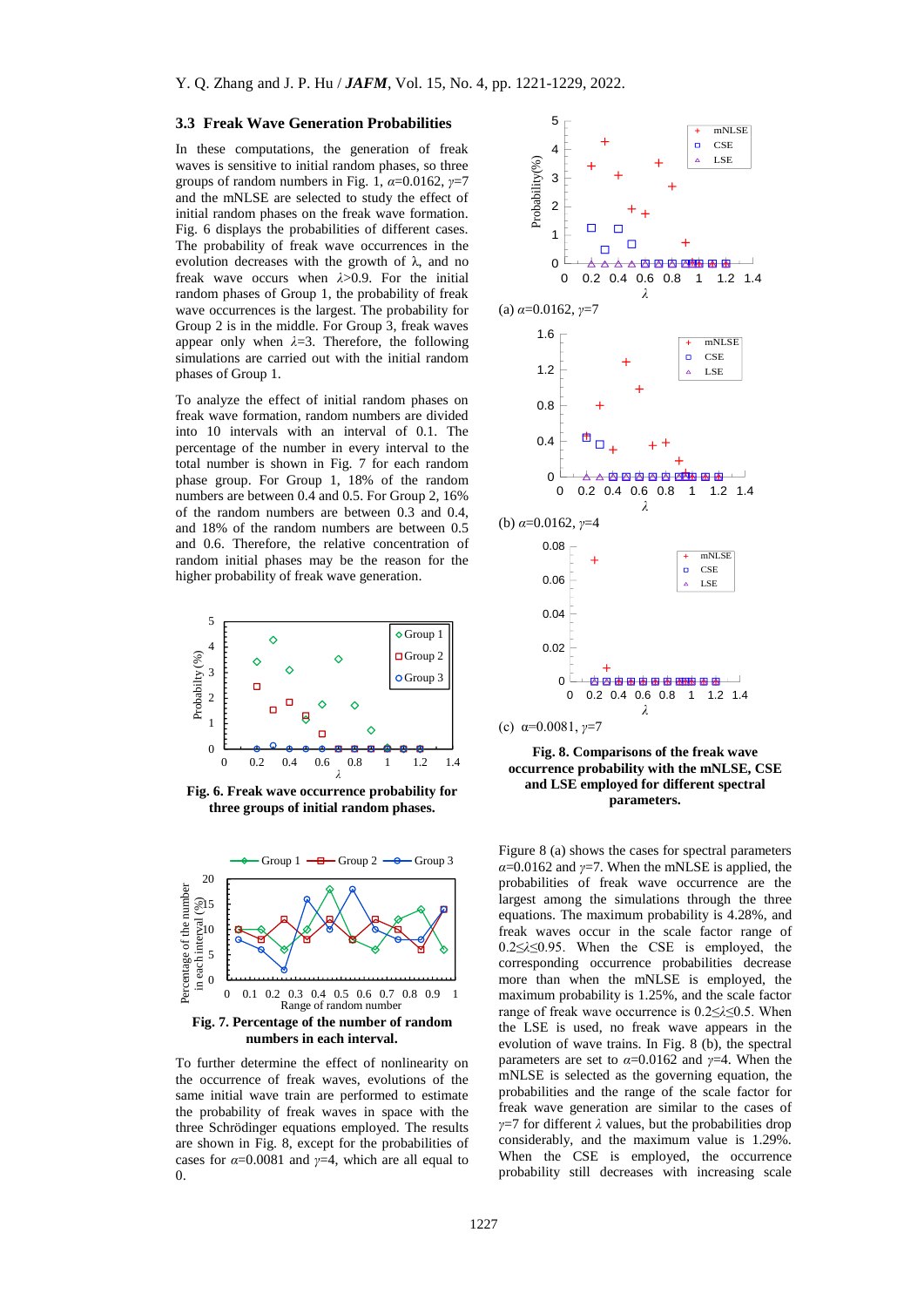factor *λ*, whose range of freak wave occurrence is 0.2≤*λ*≤0.3, where the maximum occurrence probability is 0.44%. For the LSE model, freak waves do not appear in the evolution of the wave train. In Fig. 8 (c), where  $\alpha = 0.0081$ ,  $\gamma = 7$ , and the mNLSE is selected as the governing equation, the probabilities for freak wave generation are very low, with a maximum value of 0.07%, and freak waves occur in the scale factor range of 0.2≤*λ*≤0.3. When the CSE and LSE are employed, there is no freak wave in the simulations. Therefore, the fourthorder nonlinearity can increase the freak wave occurrence probability more than the third-order nonlinearity.

For the same  $\alpha$ , the JONSWAP spectrum becomes narrow, and the wave steepness grows with increasing *γ*. For the same *γ*, according to the spectrum peakedness formula in (8), the spectrum width does not vary with  $\alpha$ , but the wave steepness grows with increasing *α*, as shown in Table 2. Comparing Fig. 8 (a) with (b) and comparing Fig. 8 (c) with the probabilities of cases of *α*=0.0081 and *γ*=4, the probability of freak wave occurrence increases with increasing *γ* or decreasing spectrum width. Comparing Fig. 8 (a) with (c) and comparing Fig. 8 (b) with the results of cases of  $\alpha$ =0.0081 and  $y=4$ , the probability of freak waves increases with increasing  $\alpha$  or wave steepness. These results are consistent with some numerical and experimental findings given by [Onorato](#page-8-15) *et al.* (2001) and Shemer *et al.* [\(2010b\).](#page-8-16)

It is known that sideband instability is related to wave steepness and wave steepness *ε* is related to spectral parameters  $\alpha$  and  $\gamma$ . For the mNLSE model, according to the sideband instability criterion given by [Lo and Mei \(1985\),](#page-8-20) the sideband instability ranges are different for different values of *α* and *γ*, as shown in Table 2, which can become large with the decrease in *ε*. For the CSE model, according to the sideband instability condition given by [Onorato](#page-8-15)  *et al.* [\(2001\),](#page-8-15) sideband instability affects the evolution of the wave train in the range of  $0 < \lambda < \sqrt{2}$ . In all the evolutions of wave trains, there is no freak wave when the scale factor is larger than 1.0, as shown in Fig. 8. When the scale factor exceeds the sideband instability range or in the cases of  $\alpha$ =0.0081 and *γ*=7, no freak wave appears in any of the simulations. There is no freak wave occurring in the linear evolution of the wave train. Therefore, sideband instability plays an important role in the generation of freak waves, and the probability of freak wave occurrence decreases with increasing scale factor overall.

# **4. CONCLUSIONS**

The occurrences of freak waves are numerically carried out through the mNLSE in random sea states characterized by the JONSWAP spectrum. For comparison, the same simulations are also performed with the CSE and LSE. Variations in the wave trains and nonlinear and linear terms of the three equations are analyzed and compared to determine the effect of higher-order nonlinearity on freak wave generation. The curves and widths of the

**Table 2 Wave steepness and sideband instability ranges for different spectrum parameters**

| α      | $\gamma$ | ε     | mNLSE                 | CSE                      |
|--------|----------|-------|-----------------------|--------------------------|
| 0.0162 |          | 0.163 | $0 < \lambda < 1.125$ |                          |
| 0.0162 |          | 0.139 | $0 < \lambda < 1.163$ | $0 < \lambda < \sqrt{2}$ |
| 0.0081 |          | 0.115 | $0 < \lambda < 1.202$ |                          |
|        |          | 0.098 | $0 < \lambda < 1.231$ |                          |

power spectra for the above evolutions of wave trains are estimated to reveal the energy transfer characteristics of the higher-nonlinearity effect on the freak wave appearance. The probabilities of freak wave occurrence in space are also computed for different parameters to analyze how they affect the formation of freak waves. Thus, the following conclusions can be drawn:

1) In the evolution of freak wave generation, fourthorder nonlinearity plays a key role in the nonlinear growth of the wave surface, and linearity and thirdorder nonlinearity also have an important effect.

2) The fourth-order nonlinearity causes a larger shift of the spectrum peak energy to the higher frequency components and a wider spectrum than the evolution results of the third-order nonlinearity. This energy transfer characteristic may be the internal cause of freak waves.

3) Initial phase modification is helpful for the generation of freak waves. The relative concentration of random initial phases can increase the probability of freak wave generation

4) The higher-order nonlinearity, larger wave steepness, narrower initial spectrum and smaller sideband instability parameter can increase the probability of freak wave formation.

5) It is very difficult to generate freak waves only by the linear evolution of waves.

On the whole, the fourth-order nonlinearity plays a very important role in the generation of freak waves, but a single factor is not enough to generate freak waves. The freak wave is the product of many factors that are beneficial to the generation of nonlinear large waves. It is difficult for realistic random wave trains to evolve into freak waves, and wave groupiness has an important influence on the generation of freak waves. Therefore, the wave group needs to be considered in further analyses.

# **ACKNOWLEDGMENTS**

This work was financially supported by the Natural Science Foundation of Fujian Province of China (Grant No. 2020J01695), Natural Science Foundation of Guangdong Province of China (Grant Nos. 2018A030313191 and 2018A030313962) and Scientific Research Foundation for Key Teacher of Jimei University (Grant Nos. ZQ2019038 and ZQ2019039).

#### **REFERENCES**

<span id="page-7-0"></span>Chien, H., C. C. Kao and L. Z. H. Chuang (2002). On the characteristics of observed coastal freak